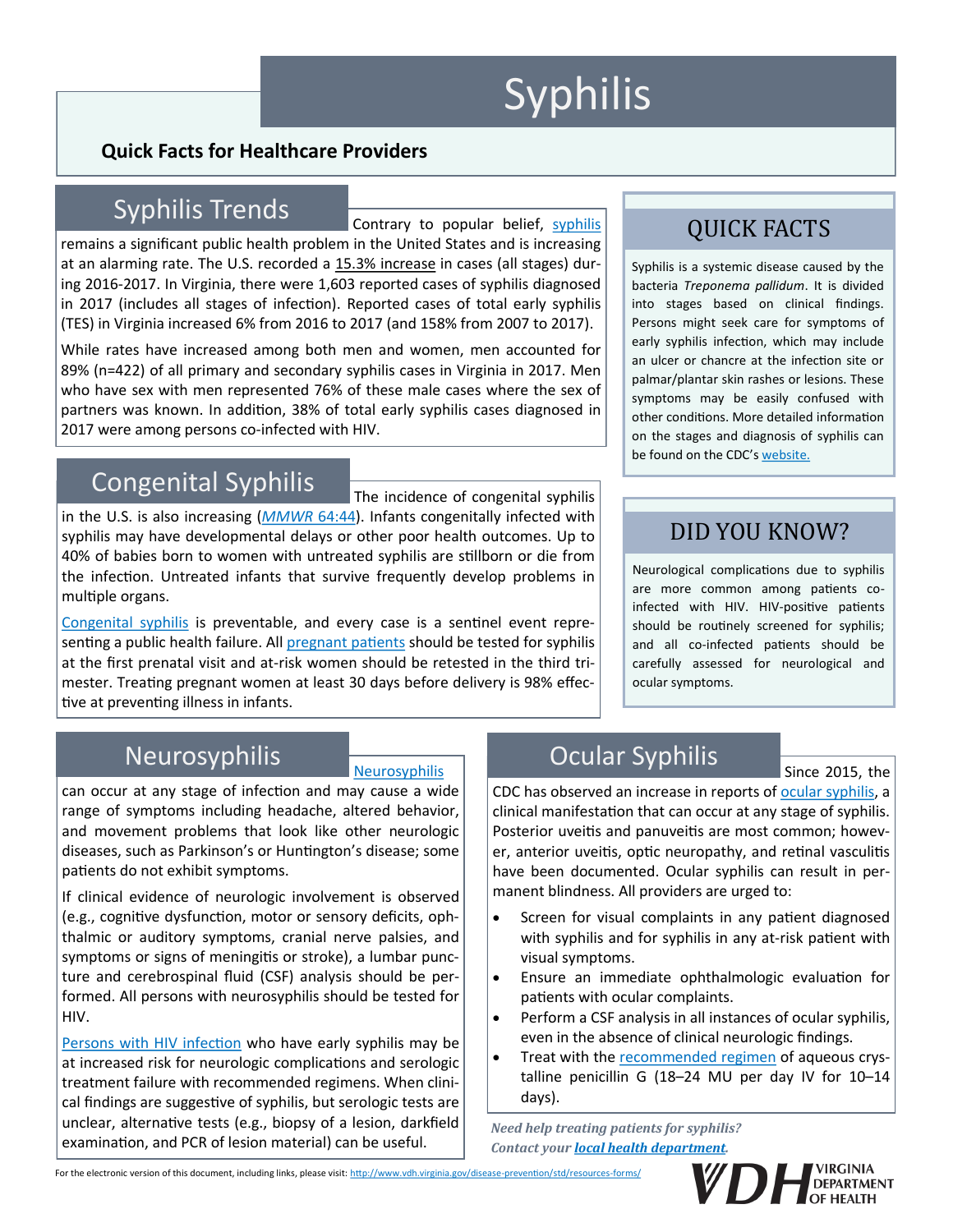### **Syphilis**

#### **Quick Facts for Healthcare Providers Page 2 Page 2**

#### Syphilis Trends in Virginia

In Virginia, there were 1,603 reported cases of syphilis diagnosed in 2017, and the rate of primary and secondary syphilis was 5.6 cases per 100,000 population. This is slightly lower than the national rate of 9.5 per 100,000 population in 2017 (the most recent national data available). Statewide, the overall incidence of TES has increased in recent years, by 6% from 2016 to 2017 and by 158% from 2007 to 2017 (Figure 1). This increase has been observed for all early stages of syphilis (primary, secondary, and early latent).

Of the 1,115 TES cases diagnosed in Virginia in 2017, the vast majority were diagnosed among men, a trend that has remained stable over the past five years, although rates have also increased among women (Figure 2). Eighty-six percent of TES cases diagnosed in 2017 were male, and of these, 76% were among men who have sex with men. Additionally, 38% of TES cases diagnosed in 2017 were co-infected with HIV.

Fifty-eight percent of all TES cases diagnosed in 2017 occurred among persons aged 20-34 years (n=644). Persons aged 25-29 experienced the highest rates of TES (43.5 per 100,000 population), with rates tapering off slowly among progressively older age groups (Figure 3). Non-Hispanic blacks accounted for 55% of all TES cases (Figure 4), with a rate of disease 7 times higher that that observed among non-Hispanic whites (36.1 vs. 5.3 per 100,000 population).

# **Figure 1. Syphilis Diagnoses by Stage of Disease in Virginia, 2013-2017**







**DATA NOTES:** Data reported to the Virginia Department of Health as of September 25, 2018. The full annual data report for Virginia may be found on the Division of Disease Prevention's data and reports [website.](http://www.vdh.virginia.gov/disease-prevention/std-annual-reports/) Information on national syphilis trends are available on the CDC's [website.](https://www.cdc.gov/std/stats17/default.htm)

For the electronic version of this document, including links, please visit: [http://www.vdh.virginia.gov/disease](http://www.vdh.virginia.gov/disease-prevention/std/resources-forms/)-prevention/std/resources-forms/

#### DID YOU KNOW?

The rate of TES diagnoses among women in 2017 (3.4 per 100,000) increased 209% from the rate in 2014 (1.1 per 100,000). This is especially concerning due to the possibility of congenital syphilis among infants born to mothers with active syphilis infections. Cases of congenital syphilis have been increasing over the past few years.

Nationally, rates of congenital syphilis rose 43.8% from 2016. In Virginia, there were 12 congenital syphilis diagnoses in 2017 compared to 8 in 2016, a 650% increase from the average of 1.6 cases/year between 2010- 2015.

**Figure 3. Total Early Syphilis Rates by Age Group in Virginia, 2017**



#### **Figure 4. Total Early Syphilis Cases by Race and Ethnicity in Virginia, 2017**



Black, non-Hispanic White, non-Hispanic Hispanic (all races) Other/multi-race Unknown